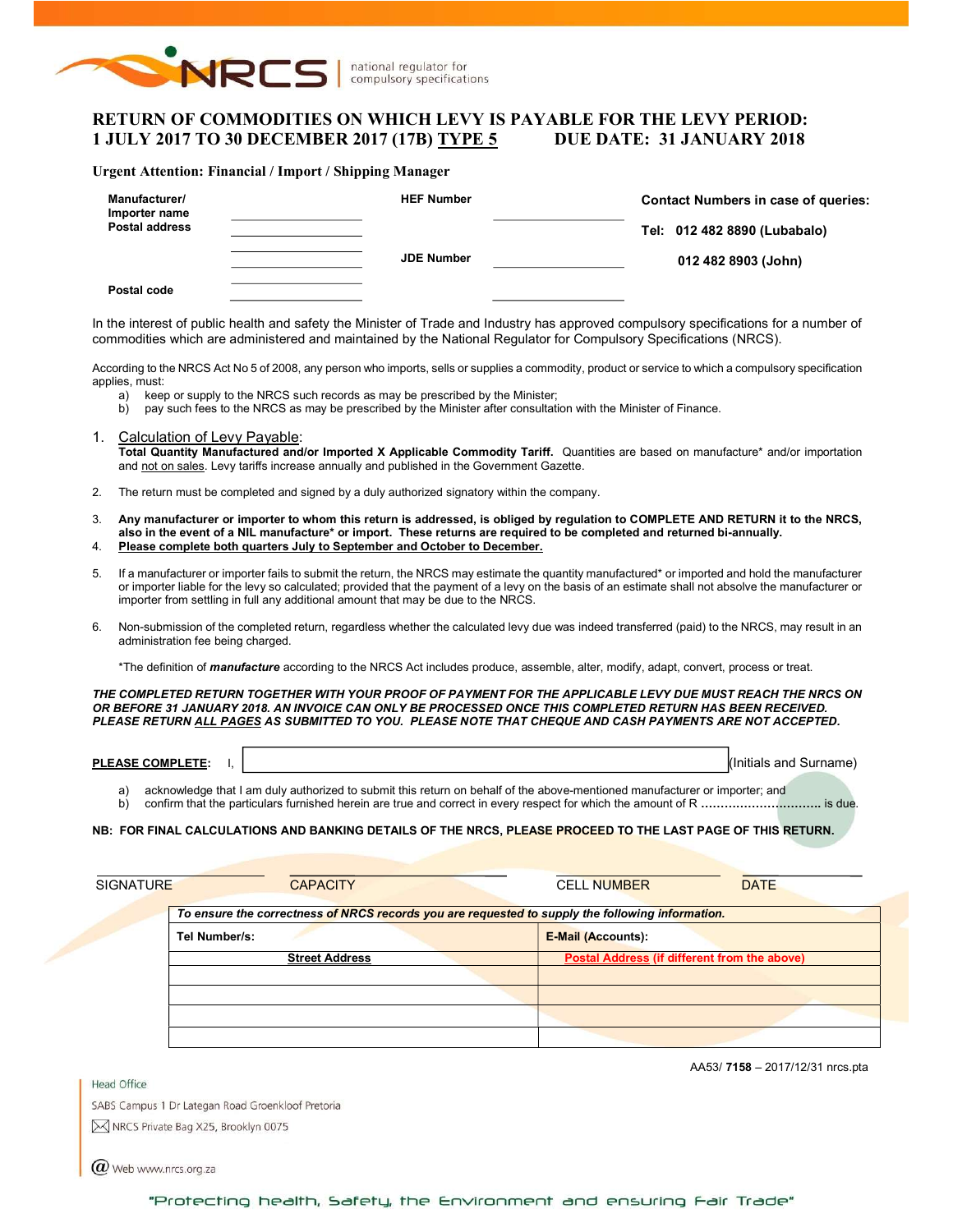#### **BU 7158 - 1 July to 31 December 2017 (B)**  $T$ **ype 5** Page 2 of 6 ……….

#### LIGHTERS FOR CIGARETTES, CIGARS AND PIPES

| Code | Description of commodity                                            | Quantity<br>Manufactured<br><b>July to Sept</b> | Quantity<br>Imported<br>July to Sept | Quantity<br>Manufactured<br>Oct to Dec | Quantity<br>Imported<br>Oct to Dec | Total | Unit            | Tariff | Levy payable |
|------|---------------------------------------------------------------------|-------------------------------------------------|--------------------------------------|----------------------------------------|------------------------------------|-------|-----------------|--------|--------------|
| 4510 | (VC 8076)<br>Disposable lighters (for cigarettes, cigars and pipes) |                                                 |                                      |                                        |                                    |       | 100<br>Lighters | R3,03  |              |
| 4511 | (VC 8076)<br>Refillable lighters (for cigarettes, cigars and pipes) |                                                 |                                      |                                        |                                    |       | 100<br>Lighters | R3,03  |              |

#### **FOOTWEAR**

| Code  | Description of commodity            | Quantity<br>Manufactured<br><b>July to Sept</b> | Quantity<br>Imported<br><b>July to Sept</b> | Ouantity<br>Manufactured<br><b>Oct to Dec</b> | Quantity<br>Imported<br>Oct to Dec | Total | Unit | Tariff             | Levy payable |
|-------|-------------------------------------|-------------------------------------------------|---------------------------------------------|-----------------------------------------------|------------------------------------|-------|------|--------------------|--------------|
| 46005 | (VC 9002)<br><b>Safety Footwear</b> |                                                 |                                             |                                               |                                    |       | Pair | R <sub>0</sub> .31 |              |

#### BIOLOGICAL SAFETY CABINETS

| Code | Description of commodity                                             | <b>Ouantity</b><br>Manufactured<br><b>July to Sept</b> | Ouantitv<br>Imported<br><b>July to Sept</b> | Ouantity<br>Manufactured<br>Oct to Dec | Quantity<br>Imported<br>Oct to Dec | Total | Unit | <b>Tariff</b>         | Levy payable |
|------|----------------------------------------------------------------------|--------------------------------------------------------|---------------------------------------------|----------------------------------------|------------------------------------|-------|------|-----------------------|--------------|
| 5310 | (VC 8041)<br>Microbiological safety cabinets (Classes I, II and III) |                                                        |                                             |                                        |                                    |       | Item | R <sub>4</sub> 491.00 |              |

#### COAL / PARAFFIN-BURNING APPLIANCES

| Code | Description of commodity                              | Quantity            | Quantity            | Ouantity     | Quantity   |       |      |                      |              |  |
|------|-------------------------------------------------------|---------------------|---------------------|--------------|------------|-------|------|----------------------|--------------|--|
|      |                                                       | Manufactured        | Imported            | Manufactured | Imported   | Total | Unit | <b>Tariff</b>        | Levy payable |  |
|      |                                                       | <b>July to Sept</b> | <b>July to Sept</b> | Oct to Dec   | Oct to Dec |       |      |                      |              |  |
| 8110 | (VC 8034)<br>Coal-burning stoves and heaters          |                     |                     |              |            |       | Item | R <sub>143</sub> ,91 |              |  |
|      |                                                       |                     |                     |              |            |       |      |                      |              |  |
| 8120 | (VC 9089)<br>Non-pressure paraffin stoves and heaters |                     |                     |              |            |       | Item | R <sub>2</sub> ,63   |              |  |
| 8130 | Pressurized paraffin fueled appliances<br>(VC 9093)   |                     |                     |              |            |       | Item | R2,63                |              |  |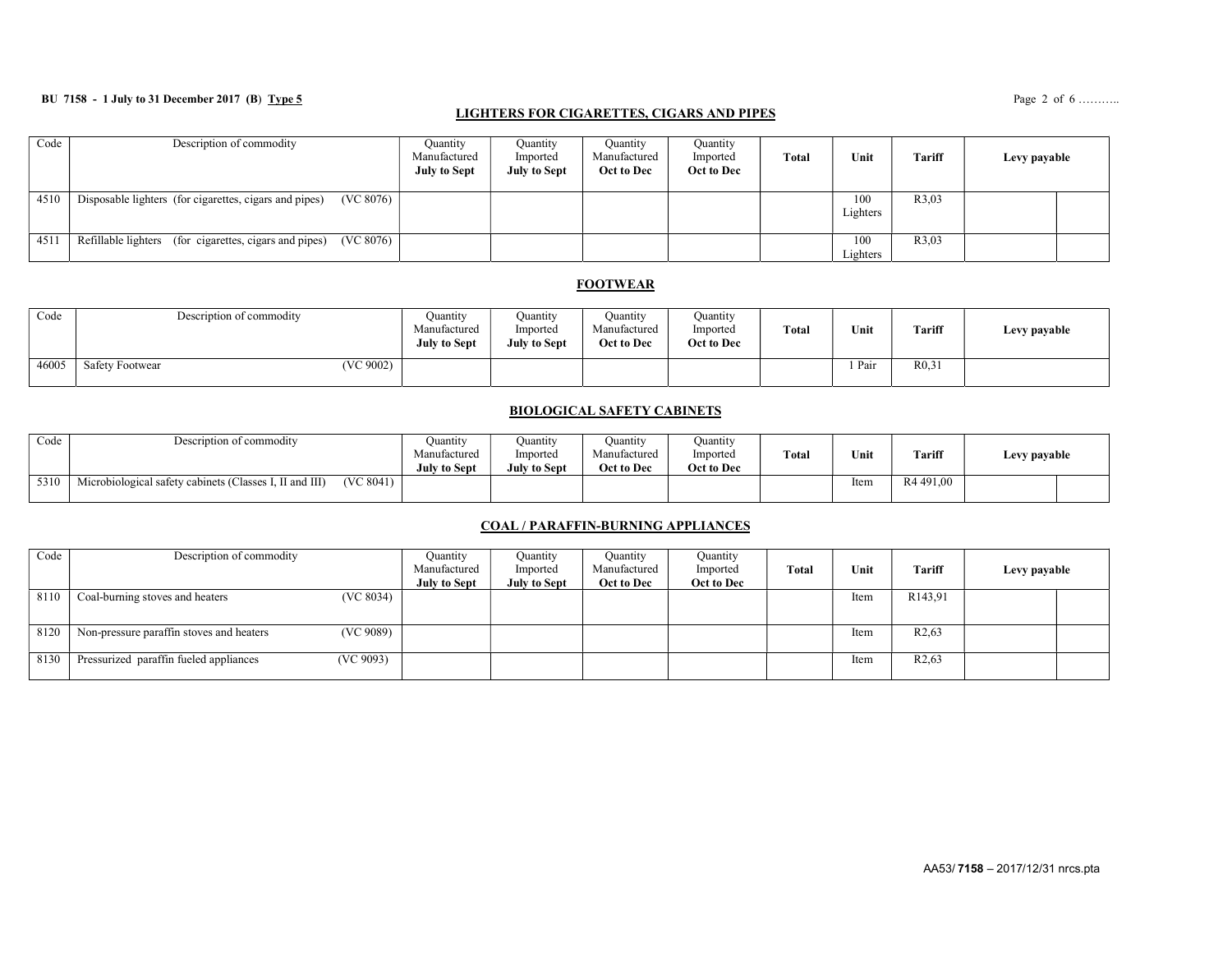#### **BU 7158 - 1 July to 31 December 2017 (B) Type 5** Page 3 of 6 ..........

#### FIRE-ARMS

| Code | Description of commodity                                              | Quantity<br>Manufactured<br><b>July to Sept</b> | Quantity<br>Imported<br><b>July to Sept</b> | Quantity<br>Manufactured<br>Oct to Dec | Quantity<br>Imported<br>Oct to Dec | <b>Total</b> | Unit | Tariff              | Levy payable |
|------|-----------------------------------------------------------------------|-------------------------------------------------|---------------------------------------------|----------------------------------------|------------------------------------|--------------|------|---------------------|--------------|
| 8310 | .22 Rim fire arms<br>(VC 8028)                                        |                                                 |                                             |                                        |                                    |              | Item | R 11,40             |              |
| 8311 | (VC 8028)<br>Revolvers                                                |                                                 |                                             |                                        |                                    |              | Item | R <sub>17,27</sub>  |              |
| 8312 | Centre fire rifles and pistols<br>(VC 8028)                           |                                                 |                                             |                                        |                                    |              | Item | R <sub>17,27</sub>  |              |
| 8313 | Double-barrel shotguns<br>(VC 8028)                                   |                                                 |                                             |                                        |                                    |              | Item | R17,27              |              |
| 8314 | Single-barrel shotguns<br>(VC 8028)                                   |                                                 |                                             |                                        |                                    |              | Item | R <sub>14,70</sub>  |              |
| 8315 | All types of replacement barrels<br>(VC 8028)                         |                                                 |                                             |                                        |                                    |              | Item | R <sub>11</sub> ,40 |              |
| 8316 | Modified rim- and center fire rifles, revolvers and pistols (VC 8028) |                                                 |                                             |                                        |                                    |              | Item | R22,44              |              |
| 8317 | Modified double-barrel shotguns<br>(VC 8028)                          |                                                 |                                             |                                        |                                    |              | Item | R22,44              |              |
| 8318 | Modified single-barrel shotguns<br>(VC 8028)                          |                                                 |                                             |                                        |                                    |              | Item | R <sub>20</sub> ,73 |              |

## **TIMBER**

| Code  | Description of commodity    |          | Quantity<br>Manufactured<br><b>July to Sept</b> | Quantity<br>Imported<br><b>July to Sept</b> | Ouantity<br>Manufactured<br><b>Oct to Dec</b> | Ouantıty<br>Imported<br><b>Oct to Dec</b> | Total | Unit                          | <b>Tariff</b> | Levy payable |  |
|-------|-----------------------------|----------|-------------------------------------------------|---------------------------------------------|-----------------------------------------------|-------------------------------------------|-------|-------------------------------|---------------|--------------|--|
| 47105 | Preservative Treated Timber | VC 9092) |                                                 |                                             |                                               |                                           |       | $\Gamma$ CI<br>m <sup>3</sup> | 11.12         |              |  |

## **CEMENT**

| Code | Description of commodity | Quantity            | Ouantity            | Ouantity     | Quantity   |              |           |               |              |
|------|--------------------------|---------------------|---------------------|--------------|------------|--------------|-----------|---------------|--------------|
|      |                          | Manufactured        | Imported            | Manufactured | Imported   | <b>Total</b> | Unit      | <b>Tariff</b> | Levy payable |
|      |                          | <b>July to Sept</b> | <b>July to Sept</b> | Oct to Dec   | Oct to Dec |              |           |               |              |
| 8400 | (VC 9085)<br>Cement      |                     |                     |              |            |              | Per       | R 0,19        |              |
|      |                          |                     |                     |              |            |              | Metric    |               |              |
|      |                          |                     |                     |              |            |              | n.<br>Ton |               |              |

#### DISINFECTANTS & DETERGENTS

#### NB: QUANTITY TO BE ROUNDED OFF TO THE NEXT FULL UNIT!!

| Code | Description of commodities                             | Quantity<br>Manufactured<br><b>July to Sept</b> | Quantity<br>Imported<br><b>July to Sept</b> | Quantity<br>Manufactured<br>Oct to Dec | Quantity<br>Imported<br>Oct to Dec | <b>Total</b> | Unit                                 | Tariff             | Levy payable |  |
|------|--------------------------------------------------------|-------------------------------------------------|---------------------------------------------|----------------------------------------|------------------------------------|--------------|--------------------------------------|--------------------|--------------|--|
| 8700 | (VC 8054)<br>Disinfectants and Detergent-disinfectants |                                                 |                                             |                                        |                                    |              | 100<br>liters or<br>$100 \text{ kg}$ | R <sub>6</sub> ,22 |              |  |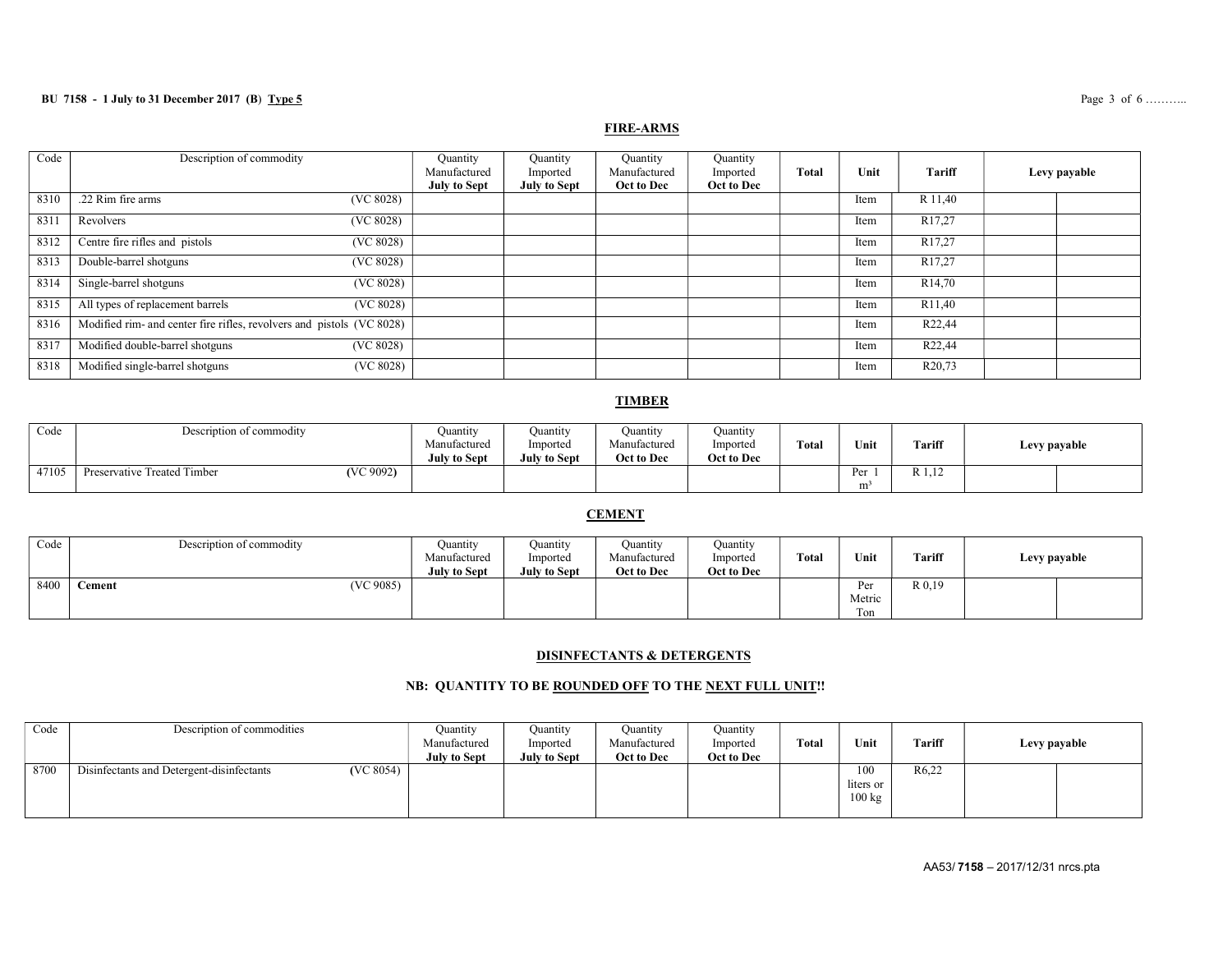#### PERSONAL PROTECTIVE EQUIPMENT

| Code  | Description of commodities                                                                                                                                              | Quantity<br>Manufactured<br><b>July to Sept</b> | Quantity<br>Imported<br><b>July to Sept</b> | Quantity<br>Manufactured<br>Oct to Dec | Quantity<br>Imported<br>Oct to Dec | <b>Total</b> | Unit | Tariff    | Levy payable |
|-------|-------------------------------------------------------------------------------------------------------------------------------------------------------------------------|-------------------------------------------------|---------------------------------------------|----------------------------------------|------------------------------------|--------------|------|-----------|--------------|
| 8280  | Gas filters and combined filters<br>(SANS 54387)<br>(VC 8072)                                                                                                           |                                                 |                                             |                                        |                                    |              | Item | R 0.34    |              |
| 82802 | Filters for connection by means of breathing hoses to face pieces<br>(SANS 275)<br>(VC 8072)                                                                            |                                                 |                                             |                                        |                                    |              | Item | R 0,34    |              |
| 8281  | Full-face masks<br>(SANS 50136)<br>(VC 8072)                                                                                                                            |                                                 |                                             |                                        |                                    |              | Item | R 10,69   |              |
| 8282  | Half masks and quarter masks<br>(SANS 50140)<br>(VC 8072)                                                                                                               |                                                 |                                             |                                        |                                    |              | Item | $R$ 1,27  |              |
| 8283  | Filtering half masks to protect against particles<br>(SANS 50149)<br>(VC 8072)                                                                                          |                                                 |                                             |                                        |                                    |              | Item | $R$ 0.12  |              |
| 82830 | Valve filtering half masks to protect against gases or gases and<br>(SANS 50405)<br>particles<br>(VC 8032)                                                              |                                                 |                                             |                                        |                                    |              | Item | R 6,88    |              |
| 8284  | Half mask without inhalation valves and with separable filters to<br>protect against gases or gases and particles or particles only<br><i>(SANS 51287)</i><br>(VC 8072) |                                                 |                                             |                                        |                                    |              | Item | $R$ 1,27  |              |
| 8285  | Particle filters<br>(SANS 50143)<br>(VC 8072)                                                                                                                           |                                                 |                                             |                                        |                                    |              | Item | R 0.26    |              |
| 8290  | Powered filtering devices incorporating a helmet or a hood<br>(SANS 12941)<br>(VC 8072)                                                                                 |                                                 |                                             |                                        |                                    |              | Item | R111,79   |              |
| 82900 | Power assisted filtering devices incorporating full face masks,<br>half masks or quarter masks (SANS 12942) (VC 8072)                                                   |                                                 |                                             |                                        |                                    |              | Item | R111,79   |              |
| 8291  | Compressed air line breathing apparatus for use with demand<br>valve for use with a full face mask (SANS 54593-1) (VC 8072)                                             |                                                 |                                             |                                        |                                    |              | Item | R70,61    |              |
| 82910 | Continuous flow compressed air line breathing apparatus<br>(SANS 54594) (VC 8072)                                                                                       |                                                 |                                             |                                        |                                    |              | Item | R70,61    |              |
| 82912 | Compressed air line breathing apparatus with demand valve for<br>use with a half mask at positive pressure<br>(SANS 54593-2) (VC 8072)                                  |                                                 |                                             |                                        |                                    |              | Item | R70,61    |              |
| 8292  | Fresh air hose breathing apparatus for use with full face mask,<br>half mask or mouthpiece assembly (SANS 50138) (VC 8072)                                              |                                                 |                                             |                                        |                                    |              | Item | R70,61    |              |
| 82920 | Powered fresh air hose breathing apparatus incorporating a hood<br>(SANS 50269)<br>(VC 8072)                                                                            |                                                 |                                             |                                        |                                    |              | Item | R70,61    |              |
| 8293  | Self-contained closed-circuit breathing apparatus of the<br>compressed oxygen or compressed oxygen-nitrogen type<br>(SANS 50145)<br>(VC 8072)                           |                                                 |                                             |                                        |                                    |              | Item | R1 053,00 |              |
| 8294  | Self-contained open-circuit compressed air breathing apparatus<br>(SANS 50137)<br>(VC 8072)                                                                             |                                                 |                                             |                                        |                                    |              | Item | R154,31   |              |
| 8295  | Self-contained closed-circuit breathing apparatus for escape<br>(SANS 53794)<br>apparatus<br>(VC 8072)                                                                  |                                                 |                                             |                                        |                                    |              | Item | R137,67   |              |
| 82951 | Self-contained open-circuit compressed air breathing apparatus<br>with full face mask or mouthpiece assembly for escape<br>(SANS 50402)<br>(VC 8032)                    |                                                 |                                             |                                        |                                    |              | Item | R 211,79  |              |
| 82952 | Filtering devices with hood for self-rescue from fire<br>(SANS 50403)<br>(VC 8032)                                                                                      |                                                 |                                             |                                        |                                    |              | Item | R 28,75   |              |
| 82953 | Filter self-rescuers for protection against carbon monoxide<br>(SANS 50404)<br>(VC 8032)                                                                                |                                                 |                                             |                                        |                                    |              | Item | R 14,37   |              |
| 82955 | Compressed air escape apparatus with a hood<br>(VC 8032)<br>(SANS 51146)                                                                                                |                                                 |                                             |                                        |                                    |              | Item | R180,19   |              |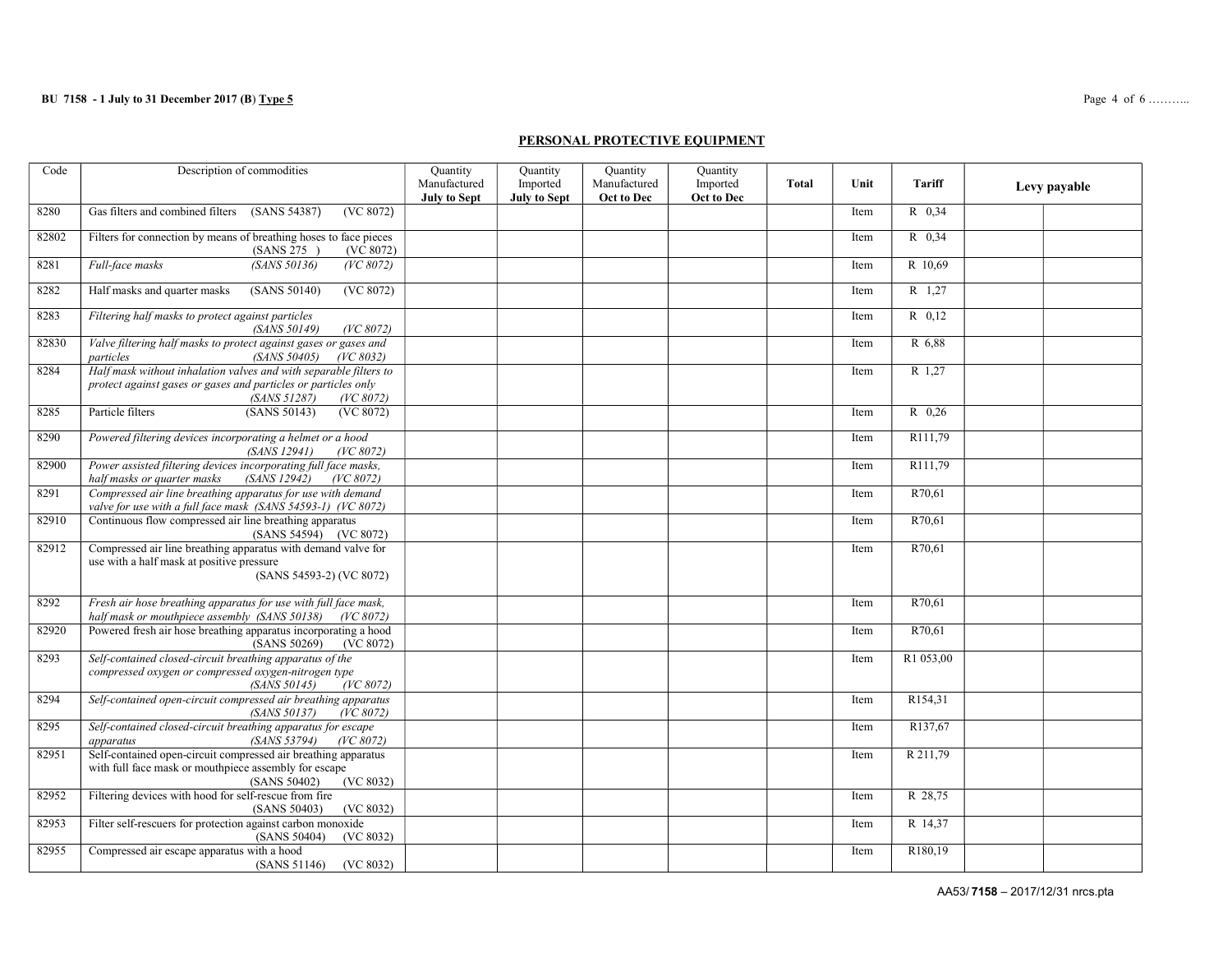#### BU 7158 - 1 July to 31 December 2017(B) Type 5 of 6 ..........

#### SWIMMING AIDS / LIFE JACKETS

| Code  | Description of commodities                                                                     | Quantity<br>Manufactured<br><b>July to Sept</b> | Quantity<br>Imported<br><b>July to Sept</b> | Quantity<br>Manufactured<br>Oct to Dec | Quantity<br>Imported<br>Oct to Dec | Total | Unit | <b>Tariff</b>       | Levy payable |  |
|-------|------------------------------------------------------------------------------------------------|-------------------------------------------------|---------------------------------------------|----------------------------------------|------------------------------------|-------|------|---------------------|--------------|--|
| 4310  | Swimming aids that are carried or worn on the body<br>(SANS 53138-1) (VC 8032)                 |                                                 |                                             |                                        |                                    |       | Item | R 0,24              |              |  |
| 4312  | Swim seats<br>(SANS 53138-3) (VC 8032)                                                         |                                                 |                                             |                                        |                                    |       | Item | R 0.58              |              |  |
| 4314  | Buoyancy aids (level 50)<br>(SANS 12402-5) (VC 8032)                                           |                                                 |                                             |                                        |                                    |       | Item | R 6,93              |              |  |
| 4315  | Special purpose buoyancy aids<br>$(SANS 12402-6)$ $(VC 8032)$                                  |                                                 |                                             |                                        |                                    |       | Item | R 6,93              |              |  |
| 4313  | Lifejackets for inland / close to shore conditions (level 100)<br>$(SANS 12402-4)$ $(VC 8032)$ |                                                 |                                             |                                        |                                    |       | Item | R13,86              |              |  |
| 43131 | Lifejackets for offshore conditions (level 150)<br>(VC 8032)<br>$(SANS 12402-3)$               |                                                 |                                             |                                        |                                    |       | Item | R13,86              |              |  |
| 43132 | Lifejackets for extreme offshore conditions (level 275)<br>(VC 8032)<br>$(SANS 12402-2)$       |                                                 |                                             |                                        |                                    |       | Item | R <sub>13</sub> ,86 |              |  |
| 43133 | Lifejackets for seagoing ships<br>$(SANS 12402-1)$<br>(VC 8032)                                |                                                 |                                             |                                        |                                    |       | Item | R <sub>13</sub> ,86 |              |  |
| 43134 | Special Purpose lifejackets<br>$(SANS 12402-6)$<br>(VC 8032)                                   |                                                 |                                             |                                        |                                    |       | Item | R <sub>13</sub> ,86 |              |  |

# SAFETY GLASS / GLAZING MATERIALS

| Code | Description of commodities                                  | Ouantity<br>Manufactured<br><b>July to Sept</b> | Ouantity<br>Imported<br><b>July to Sept</b> | Quantity<br>Manufactured<br>Oct to Dec | Quantity<br>Imported<br>Oct to Dec | <b>Total</b> | Unit                | Tariff            | Levy payable |  |
|------|-------------------------------------------------------------|-------------------------------------------------|---------------------------------------------|----------------------------------------|------------------------------------|--------------|---------------------|-------------------|--------------|--|
| 4400 | (VC 9003)<br>Safety glass and other safety glazing material |                                                 |                                             |                                        |                                    |              | Per $1 \text{ m}^2$ | R <sub>0.20</sub> |              |  |